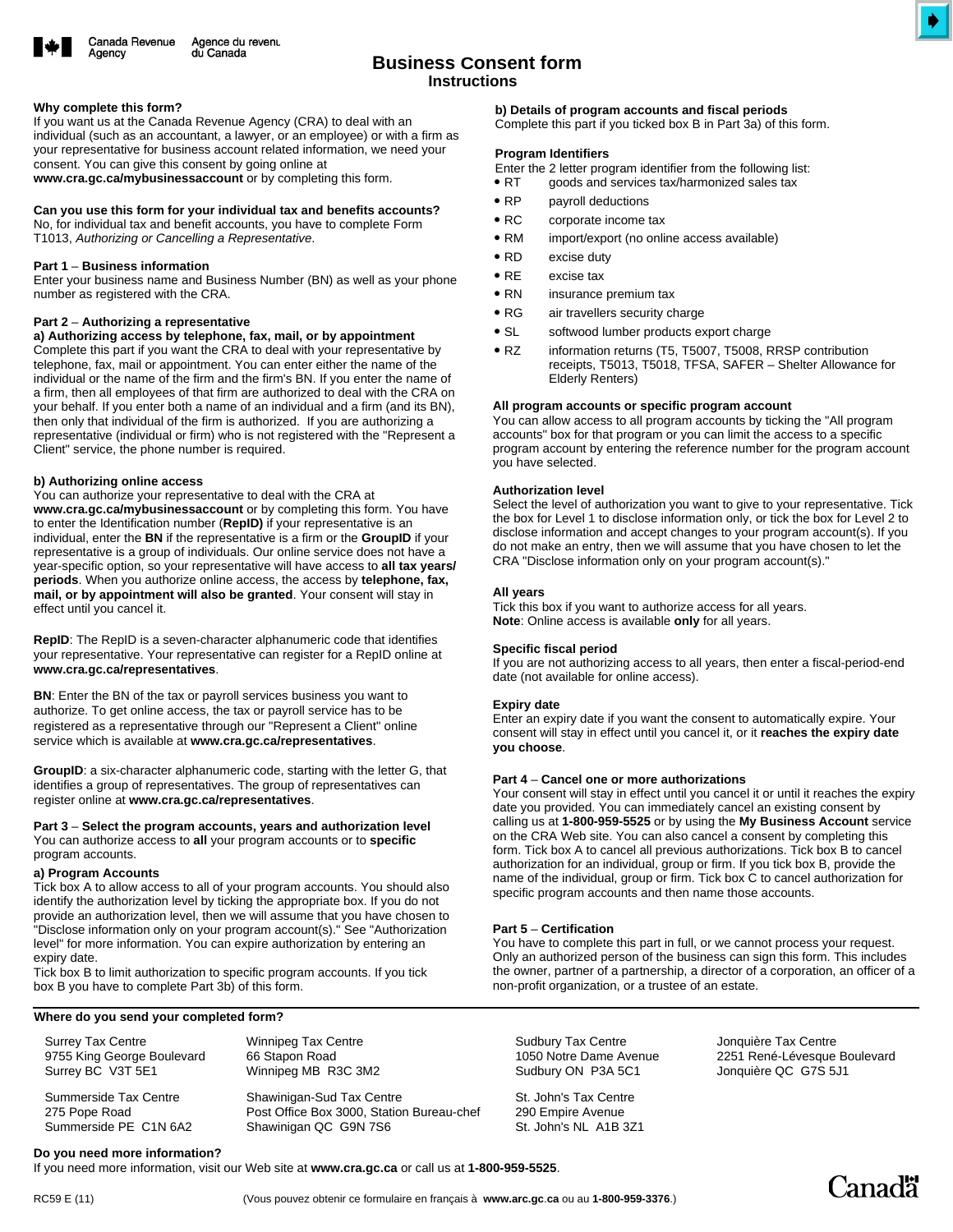| $\rightarrow$ ore $\rightarrow$ | <b>Instructions</b> |  |
|---------------------------------|---------------------|--|

# **Business Consent form**

| Complete this form to consent to the release of confidential information about your program account(s) to the representative named below, or<br>to cancel consent for an existing representative. Send this completed form to your tax centre (see Instructions). Make sure you<br>complete this form correctly, since we cannot change the information that you provided. You can also give or cancel consent by providing the<br>requested information online through My Business Account at www.cra.gc.ca/mybusinessaccount.<br>Note: Read all the instructions on the first page before completing this form. |                                       |  |  |  |  |
|-------------------------------------------------------------------------------------------------------------------------------------------------------------------------------------------------------------------------------------------------------------------------------------------------------------------------------------------------------------------------------------------------------------------------------------------------------------------------------------------------------------------------------------------------------------------------------------------------------------------|---------------------------------------|--|--|--|--|
| - Part 1 - Business information - Complete this part to identify your business (all fields have to be completed) -                                                                                                                                                                                                                                                                                                                                                                                                                                                                                                |                                       |  |  |  |  |
|                                                                                                                                                                                                                                                                                                                                                                                                                                                                                                                                                                                                                   | BN:                                   |  |  |  |  |
|                                                                                                                                                                                                                                                                                                                                                                                                                                                                                                                                                                                                                   |                                       |  |  |  |  |
| - Part 2 - Authorize a representative - Complete either part a) or b) — <b>- The Company of the Company of the Company</b><br>a) Authorize access by telephone, fax, mail or in person by appointment                                                                                                                                                                                                                                                                                                                                                                                                             |                                       |  |  |  |  |
| If you are giving consent for an individual, enter that person's full name. If you are giving consent to a firm, enter the name and BN of the<br>firm. If you want us to deal with a specific individual in that firm, enter both the individual's name and the firm's name and BN. If you do not<br>identify an individual of the firm, then you are giving us consent to deal with anyone from that firm.                                                                                                                                                                                                       |                                       |  |  |  |  |
| Note: If you are authorizing a representative (individual or firm) who is not registered with the "Represent a Client" service, the phone<br>number is required.                                                                                                                                                                                                                                                                                                                                                                                                                                                  |                                       |  |  |  |  |
| Name of Individual:<br>and the control of the control of the control of the control of the control of the control of                                                                                                                                                                                                                                                                                                                                                                                                                                                                                              | Name of Firm:                         |  |  |  |  |
| Telephone number:<br>or                                                                                                                                                                                                                                                                                                                                                                                                                                                                                                                                                                                           | BN:                                   |  |  |  |  |
| You can authorize your representative to deal with us through our online service for representatives. The BN must be registered with the<br>"Represent a Client" service to be an online representative. Our online service does not have a year-specific option, so your<br>representative will have access to all years. Please enter the name and RepID of the individual or the name of the group and GroupID or<br>name and BN of the firm.<br>Name of individual:<br>or<br>Name of group:                                                                                                                   | RepID:<br>and<br>G<br>GroupID:<br>and |  |  |  |  |
| or<br>Name of firm:                                                                                                                                                                                                                                                                                                                                                                                                                                                                                                                                                                                               | BN:<br>and                            |  |  |  |  |
| Telephone number:                                                                                                                                                                                                                                                                                                                                                                                                                                                                                                                                                                                                 |                                       |  |  |  |  |
| Part 3 - Select the program accounts, years and authorization level -                                                                                                                                                                                                                                                                                                                                                                                                                                                                                                                                             |                                       |  |  |  |  |
| a) Program Accounts - Select the program accounts the above individual or firm is authorized to access (tick only box A or B).                                                                                                                                                                                                                                                                                                                                                                                                                                                                                    |                                       |  |  |  |  |
| This authorization applies to all program accounts and all years.<br>Α.                                                                                                                                                                                                                                                                                                                                                                                                                                                                                                                                           |                                       |  |  |  |  |
| Expiry date:                                                                                                                                                                                                                                                                                                                                                                                                                                                                                                                                                                                                      |                                       |  |  |  |  |
| and                                                                                                                                                                                                                                                                                                                                                                                                                                                                                                                                                                                                               |                                       |  |  |  |  |
| Authorization level (tick level 1 or 2)                                                                                                                                                                                                                                                                                                                                                                                                                                                                                                                                                                           |                                       |  |  |  |  |
| Level 1 lets CRA disclose information only on your program account(s);<br>or                                                                                                                                                                                                                                                                                                                                                                                                                                                                                                                                      |                                       |  |  |  |  |
| Level 2 lets CRA disclose information and accept changes to your program account(s).                                                                                                                                                                                                                                                                                                                                                                                                                                                                                                                              |                                       |  |  |  |  |
| or                                                                                                                                                                                                                                                                                                                                                                                                                                                                                                                                                                                                                |                                       |  |  |  |  |
| This authorization applies only to program accounts and periods listed in Part 3b). If you ticked this option, you must complete 3b).<br>В.                                                                                                                                                                                                                                                                                                                                                                                                                                                                       |                                       |  |  |  |  |